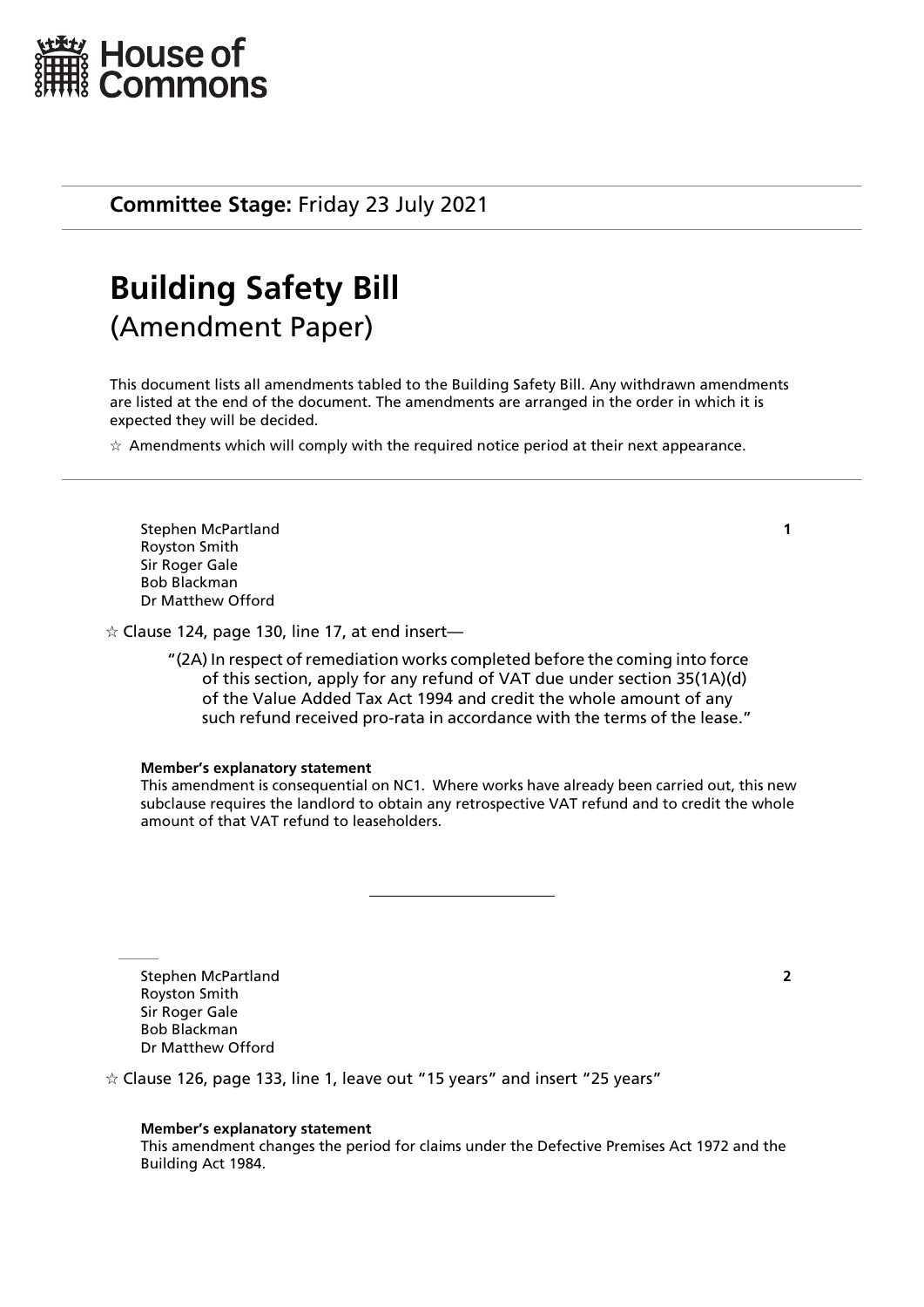Stephen McPartland **3** Royston Smith Sir Roger Gale Bob Blackman Dr Matthew Offord

 $\dot{\varphi}$  Clause 126, page 133, line 19, leave out subsection 5

Stephen McPartland **4** Royston Smith Sir Roger Gale Bob Blackman Dr Matthew Offord

 $\dot{\varphi}$  Clause 126, page 133, leave out from the start of line 27 to the end of line 28

## **Member's explanatory statement**

This amendment is consequential on Amendment 3.

Stephen McPartland **5** Royston Smith Sir Roger Gale Bob Blackman Dr Matthew Offord

 $\dot{\varphi}$  Clause 126, page 133, line 29, leave out "90 days" and insert "1 year"

#### **Member's explanatory statement**

This amendment allows a period of up to 1 year, instead of 90 days, to obtain the necessary expert evidence required to issue viable claims under the Defective Premises Act 1972 and the Building Act 1984.

Stephen McPartland **NC1** Royston Smith Sir Roger Gale Bob Blackman Dr Matthew Offord

 $\dot{\mathbb{X}}$  To move the following Clause—

## **"Building Safety remediation and works: zero-rating for Value Added Tax purposes**

- (1) The Value Added Tax Act 1994 is amended as follows.
- (2) After section 35(1A)(c) insert—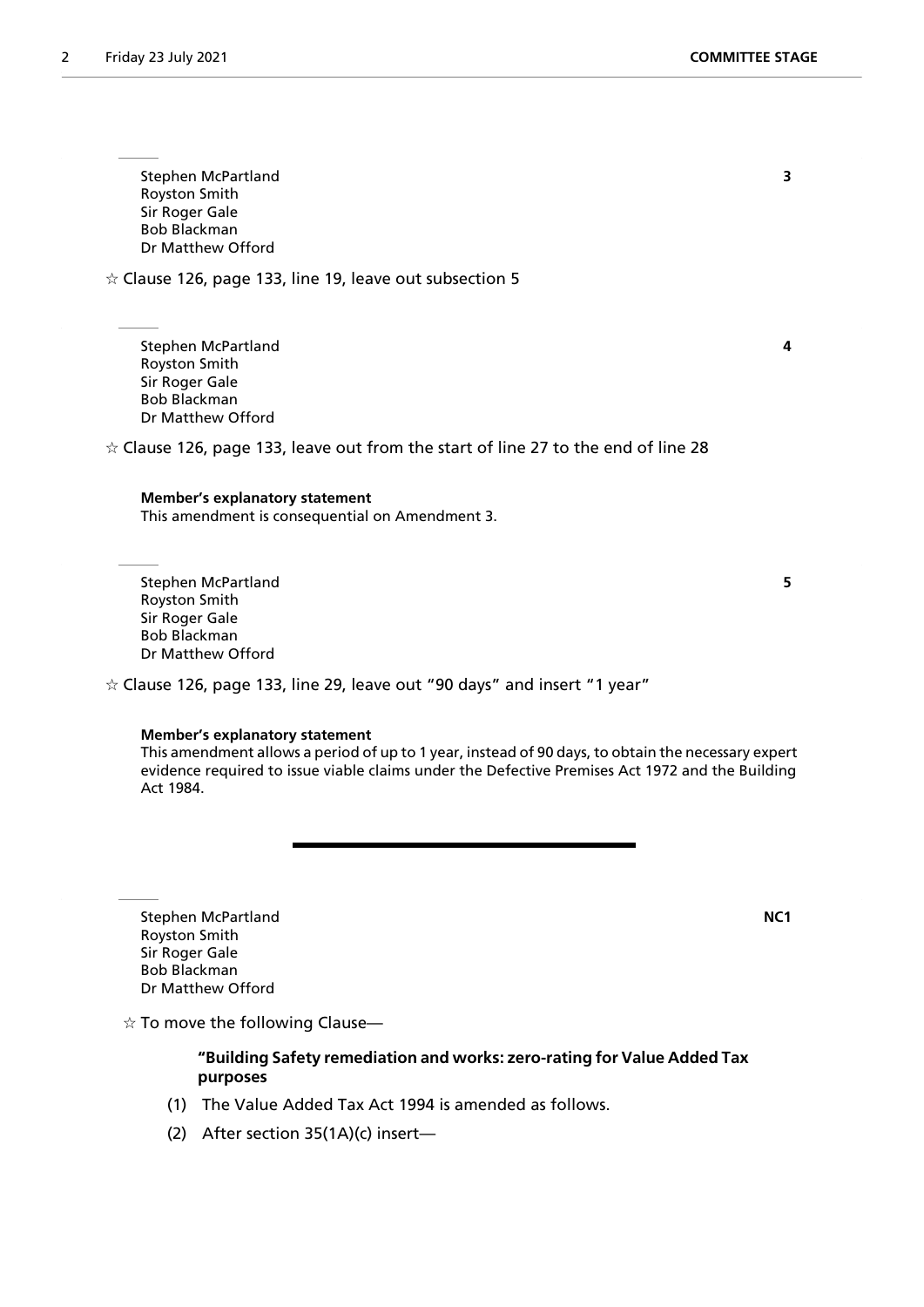- "(d) building safety remediation or building safety works of the type described in item 4 of the table in paragraph 1 of Group 5 of Schedule 8 to this Act."
- (3) After section 35(2) insert—
	- "(2A) For the purposes of subsection (2), the Commissioners shall make regulations providing for a period of not less than 6 months to be open for claims for repayment of VAT in relation to supplies under subsection 35(1A)(d) where the date of supply is between 14 June 2017 and 31 July 2022."
- (4) Schedule 8, part 2, group 5, after item 3 insert—
	- " $(3A)$  The supply in the course of-
		- (a) remediation of any defect in any external wall of any building containing two or more residential dwellings; or
		- (b) remediation of any defect in any attachment to any external wall of any building containing two or more dwellings; or
		- (c) the installation of a new or upgraded communal fire alarm system, other than to replace a communal system which has reached the end of its working life, or a communal system which has broken down as a result of failure to make reasonable repairs over time; or
		- (d) remediation of any internal or external defect other than a defect described in paragraphs (a), (b) or (c); or
		- (e) any building safety works carried out by an accountable person under section 84 of the Building Safety Act 2021 of any services related to the remediation"
- (5) Schedule 8, part 2, group 5, item 4, for "item 2 or 3" substitute "item 2, 3 or 3A".
- (6) Schedule 8, part 2, group 5, after note 24 insert—
	- " $(25)$  For the purposes of item 4 in the table above—

"defect" means anything posing any risk to the spread of fire, the structural integrity of the building or the ability of people to evacuate the building, including but not limited to any risk identified in guidance issued under Article 50 of the Regulatory Reform (Fire Safety) Order 2005 (S.I. 2005/1541) or any risk identified in regulations made under section 59 of the Building Safety Act 2021;

"external wall" has the same meaning as in Article 6 of the Regulatory Reform (Fire Safety) Order 2005 (S.I. 2005/1541);

"remediation" means any step taken to eradicate or to mitigate a defect, including employment of any person temporarily or permanently to assist in evacuation of any part of a building, and whether or not the defect in question existed at the date any dwelling in the building was first occupied. Remediation does not include anything required in consequence of omitting to effect reasonable repairs or maintenance to all or any part of the building over time, or anything which is the responsibility of the occupant of a dwelling in the building." "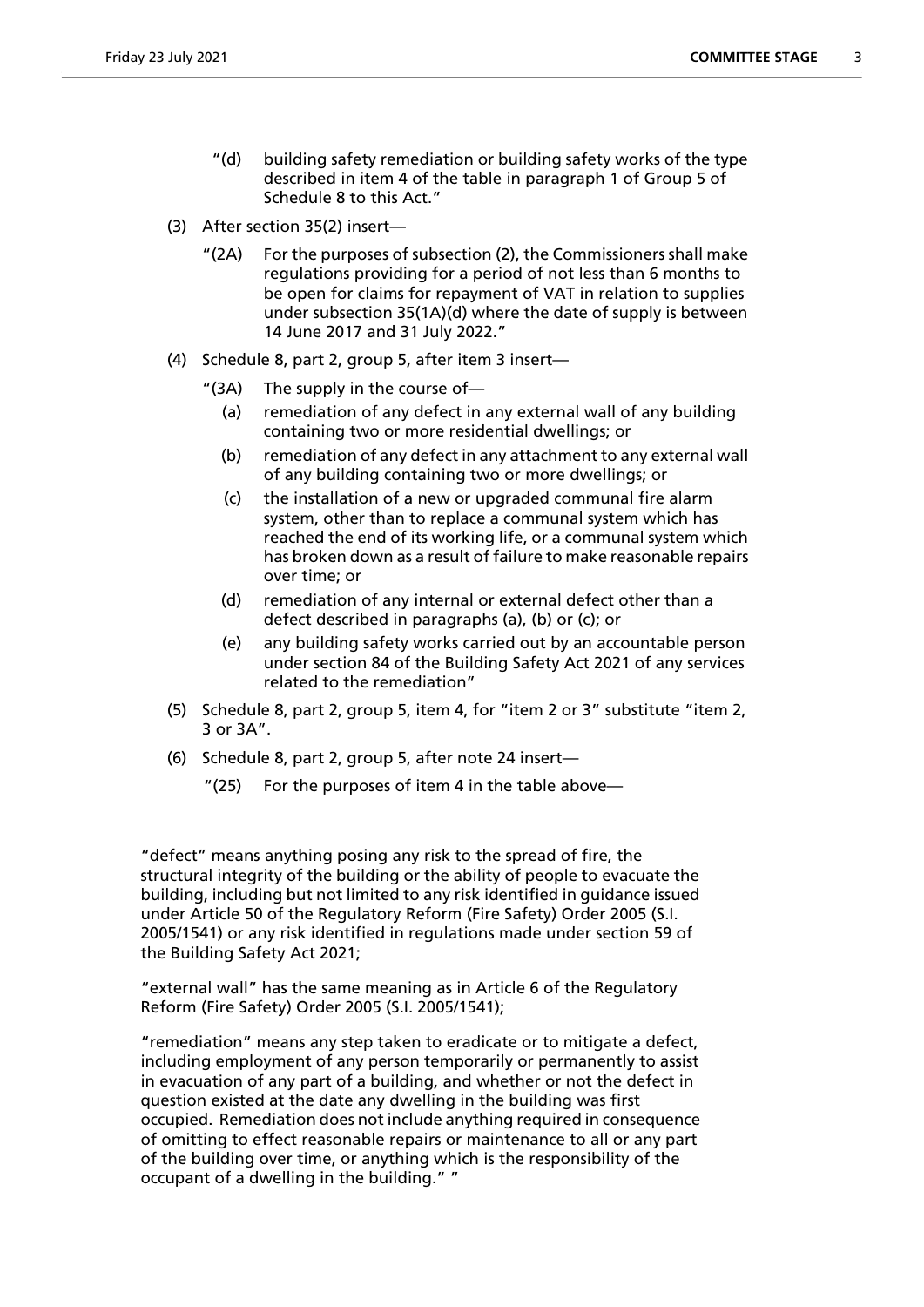(7) This section comes into force on 1 August 2022."

#### **Member's explanatory statement**

This new clause allows recovery of VAT on building safety remedial works paid since 14 June 2017 and makes future supplies of materials, goods and services for building safety remediation projects zero-rated for Value Added Tax.

Stephen McPartland **NC2** Royston Smith Sir Roger Gale Bob Blackman Dr Matthew Offord

 $\frac{1}{N}$  To move the following Clause—

## **"Fire safety defects and defective dwellings**

- (1) The Housing Act 1985 is amended as follows.
- (2) In section 521(1)(a) omit the final ", and" and replace it with ", or".
- (3) After section 528(1)(a) insert—
	- "(za) buildings in the proposed class are defective as a result of their external walls or any attachment to the external walls, whether as a result of the design or construction of the external walls or the attachment in question; or
	- (zb) buildings in the proposed class are defective as a result of anything which in the opinion of the Secretary of State poses a building safety risk or the ability of anyone to evacuate the building, whether or not the building is a higher-risk building, and"
- (4) In section 528(1)(b) for "paragraph (a)" substitute "paragraphs (a), (za) or (zb)".
- (5) In section 528(1)(b) at the end insert ", or in the opinion of the Secretary of State is materially difficult to mortgage, insure or sell compared to non-defective dwellings."
- (6) After section 528(4) insert—
	- "(4A) A designation may identify any part of a building or class of buildings, any design feature, any material used in the construction of that building, any error in workmanship or installation or anything missing from that building, whether or not it should have been included when the building was constructed.
	- (4B) A designation may be made if the defect requires the employment of any person, whether on a permanent or temporary basis, specifically to assist with the evacuation of that building or part of that building."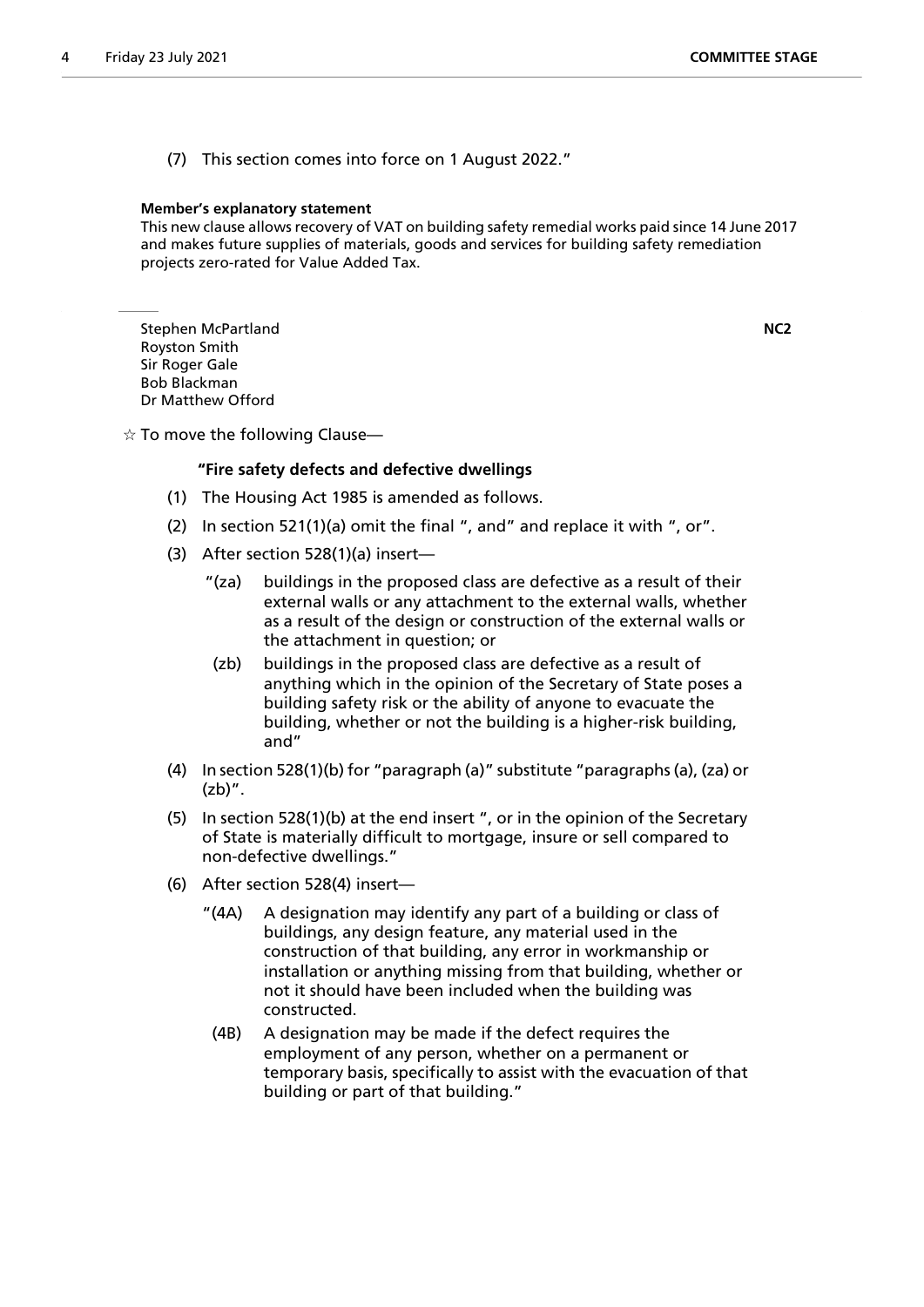- (7) After section 528(6) insert—
	- "(7) In this section—

"building safety risk" has the same meaning as in section 59 of the Building Safety Act 2021.

"external wall" has the same meaning as in Article 6 of the Regulatory Reform (Fire Safety) Order 2005 (S.I. 2005/1541).

- (8) In section 559(1)(a) omit the final ", and" and replace it with ", or".
- (9) After section 559(1)(a) insert—
	- "(za) buildings in the proposed class are defective as a result of their external walls or any attachment to the external walls, whether as a result of the design or construction of the external walls or the attachment in question; or
	- (zb) buildings in the proposed class are defective as a result of anything which in the opinion of the local housing authority poses a building safety risk or the ability of anyone to evacuate the building, whether or not the building is a higher-risk building, and"
- (10) (In section 559(1)(b) for "paragraph (a)" substitute "paragraphs (a), (za) or  $(zb)$ ".
- (11) In section 559(1)(b) at the end insert ", or in the opinion of the local housing authority materially difficult to mortgage, insure or sell compared to non-defective dwellings."
- (12) After section 559(4) insert—
	- "(4A) A designation may identify any part of a building or class of buildings, any design feature, any material used in the construction of that building, any error in workmanship or installation or anything missing from that building, whether or not it should have been included when the building was constructed.
	- (4B) A designation may be made if the defect requires the employment of any person, whether on a permanent or temporary basis, specifically to assist with the evacuation of that building or part of that building."
- (13) After section 559(6) insert—
	- "(7) In this section—

"building safety risk" has the same meaning as in section 59 of the Building Safety Act 2021;

"external wall" has the same meaning as in Article 6 of the Regulatory Reform (Fire Safety) Order 2005 (S.I. 2005/1541);

"higher-risk building" has the same meaning as in section 62 of the Building Safety Act 2021."

(14) This section comes into force on the day this Act is passed. "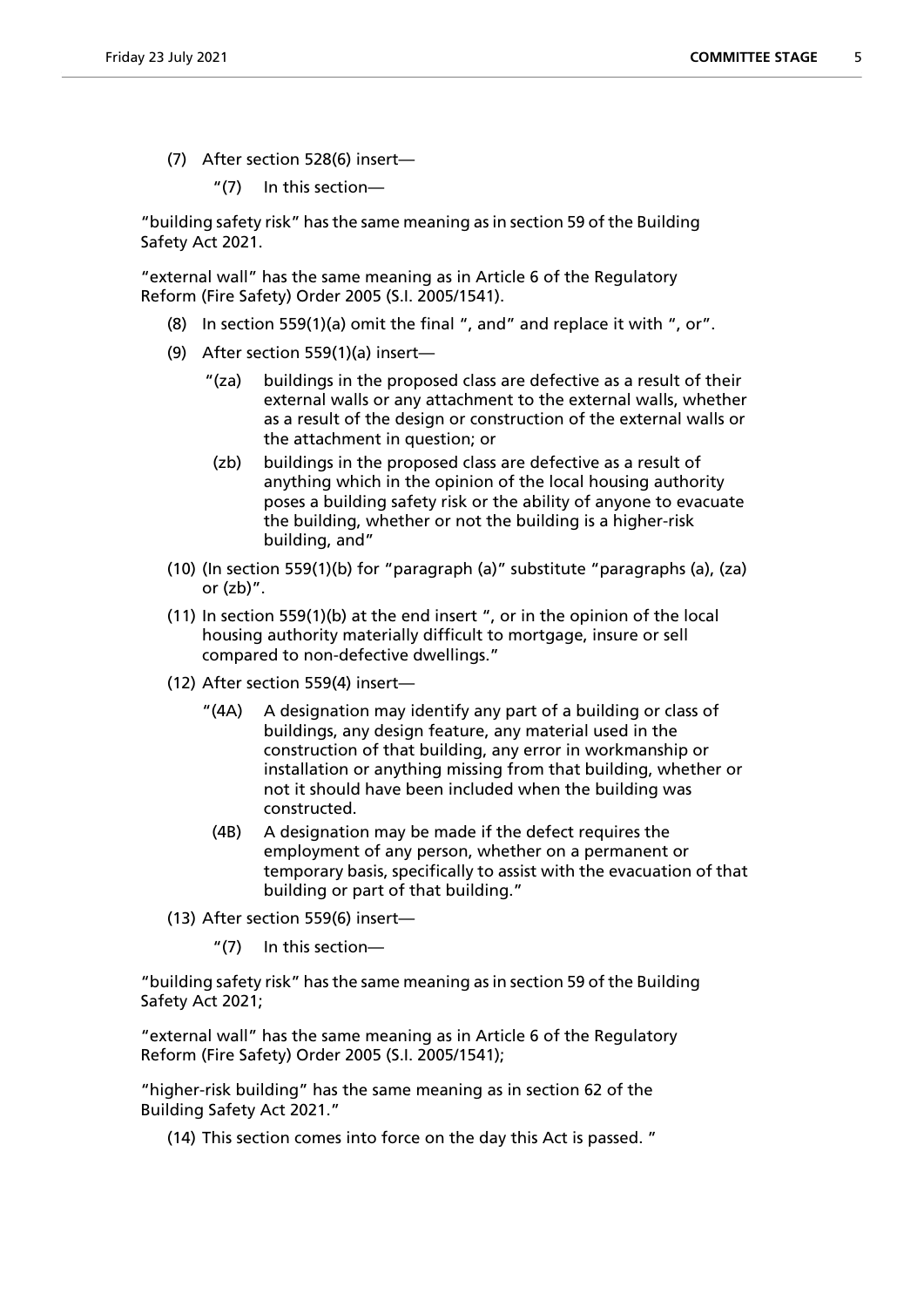#### **Member's explanatory statement**

This new clause amends Part XVI of the Housing Act 1985 (originally enacted as the Housing Defects Act 1984) to empower the government and local authorities to designate dwellings with cladding and fire safety defects as defective and to provide grant support for remediation funded by levies on developers, insurers, etc.

Stephen McPartland **NC3** Royston Smith Sir Roger Gale Bob Blackman Dr Matthew Offord

 $\frac{1}{X}$  To move the following Clause—

## **"Duty on the Secretary of State to report on designations under Part XVI of the Housing Act 1985**

- (1) Within the period of six months beginning with the day on which this section comes into force, the Secretary of State must—
	- (a) consider the financial impact on leaseholders in England and Wales of building safety advice given by his department since 14 June 2017; and
	- (b) in conjunction with the Treasury and the Prudential Regulation Authority, consider the impact of building safety advice given by his department since 14 June 2017 on the supply of mortgage finance for leasehold flats in England and Wales; and
	- (c) publish a report setting out his determination, in light of the factors identified in paragraphs (a) and (b), as to whether designations under section 528 or section 559 of the Housing Act 1985 would improve conditions for leaseholders, or would improve the supply of mortgage finance for leasehold flats in England and Wales.
- (2) If the Secretary of State's report under subsection (1) concludes that designations under section 528 or section 559 of the Housing Act 1985 would improve financial conditions for leaseholders in England and Wales, or would improve the supply of mortgage finance for leasehold flats in England and Wales, then at the same time as publishing his report he must—
	- (a) make arrangements to provide all necessary funding;
	- (b) make the appropriate designations under section 528 of the Housing Act 1985; and
	- (c) advise local housing authorities to make appropriate designations under section 559 of the Housing Act 1985.
- (3) Before making any regulations bringing into force any section in Part 4 of this Act, the Secretary of State must make arrangements for—
	- (a) a motion to the effect that the House of Commons has approved the report prepared under subsection (1), to be moved in the House of Commons by a minister of the Crown; and
	- (b) a motion to the effect that the House of Lords to take note of the report prepared under subsection (1), to be moved in the House of Lords by a minister of the Crown.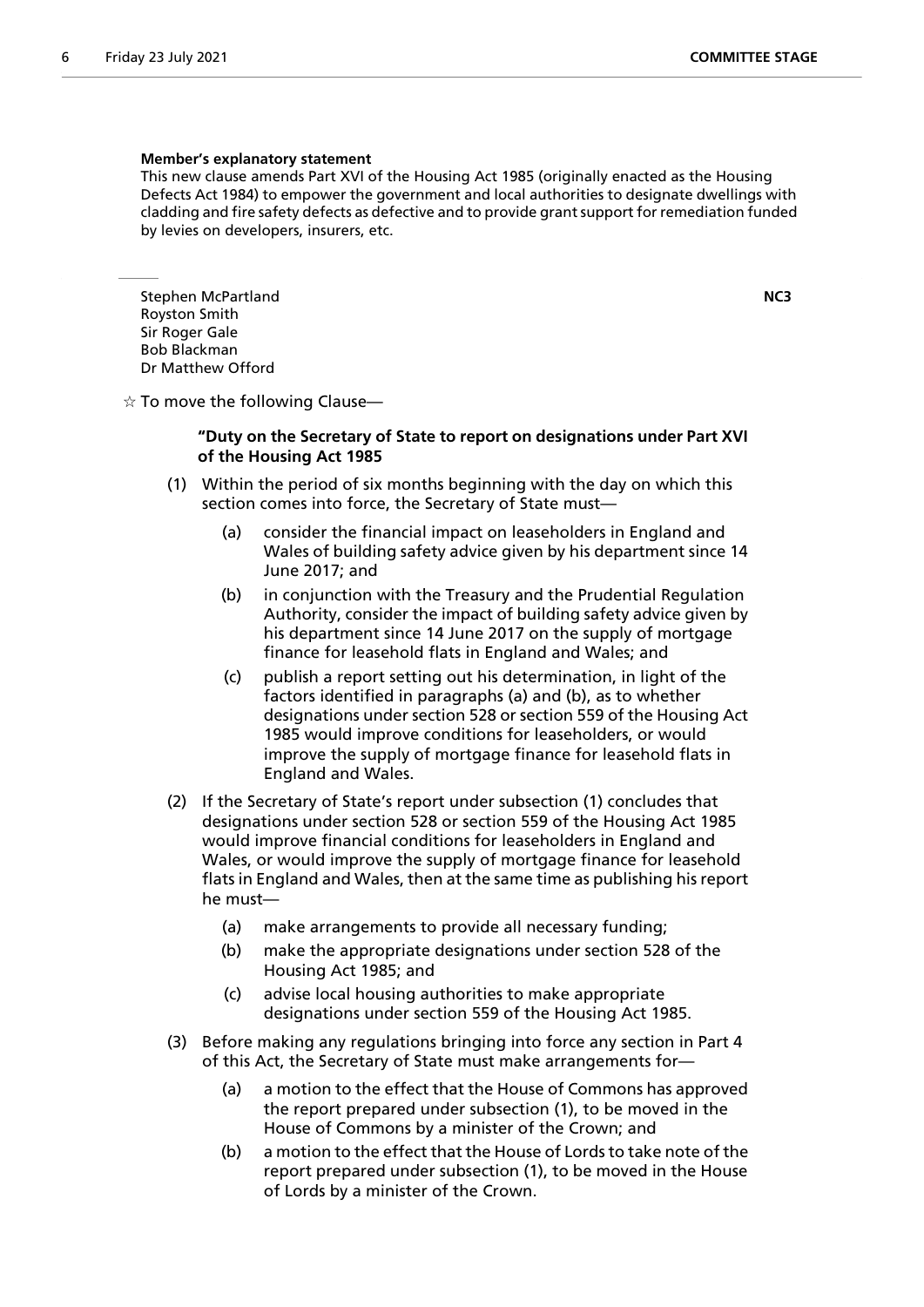- (4) The motions required under subsections (3)(a) and (3)(b) must be moved in the relevant House by a Minister of the Crown within the period of five calendar days beginning with the end of the day on which the report under subsection (1) is published.
- (5) If the motion tabled in the House of Commons is rejected or amended, the Secretary of State must, within 30 calendar days, publish a further report under subsection (1) and make arrangements for further approval equivalent to those under subsection (2).
- (6) The Secretary of State shall make a further report under subsection (1) at least every 90 calendar days beginning with the day of any rejection or amendment by the House of Commons under subsection (5) until otherwise indicated by a resolution of the House of Commons.
- (7) In this section—

"leaseholder" means the registered legal owner of a long lease; and

"long lease" has the same meaning as in section 76 of the Commonhold and Leasehold Reform Act 2002.

(8) This section comes into force on the day this Act is passed."

## **Member's explanatory statement**

This new clause places a time-limited duty on the Secretary of State to consider making designations under Part XVI of the Housing Act 1985 to provide funding for cladding and fire safety remediation and for Parliament to approve the plans for doing so.

Stephen McPartland **NC4** Royston Smith Sir Roger Gale Bob Blackman Dr Matthew Offord

 $\dot{\varphi}$  To move the following Clause—

## **"Building Safety Indemnity Scheme**

- (1) There shall be a body called the "Building Safety Indemnity Scheme" (referred to in this Act as "the Scheme").
- (2) The purpose of the Scheme shall be to collect money from levies and to disburse the money raised from those levies in the form of grants to leaseholders to pay all or any part of the following types of costs—
	- (a) remediation of any defect in any external wall of any building containing two or more residential units; or
	- (b) remediation of any defect in any attachment to any external wall of any building containing two or more residential units; or
	- (c) remediation of any internal or external defect other than a defect described in paragraphs (a) or (b); or
	- (d) any building safety works carried out by an accountable person under section 84; or
	- (e) any other cost of a type specified by the Secretary of State in regulations made under this section.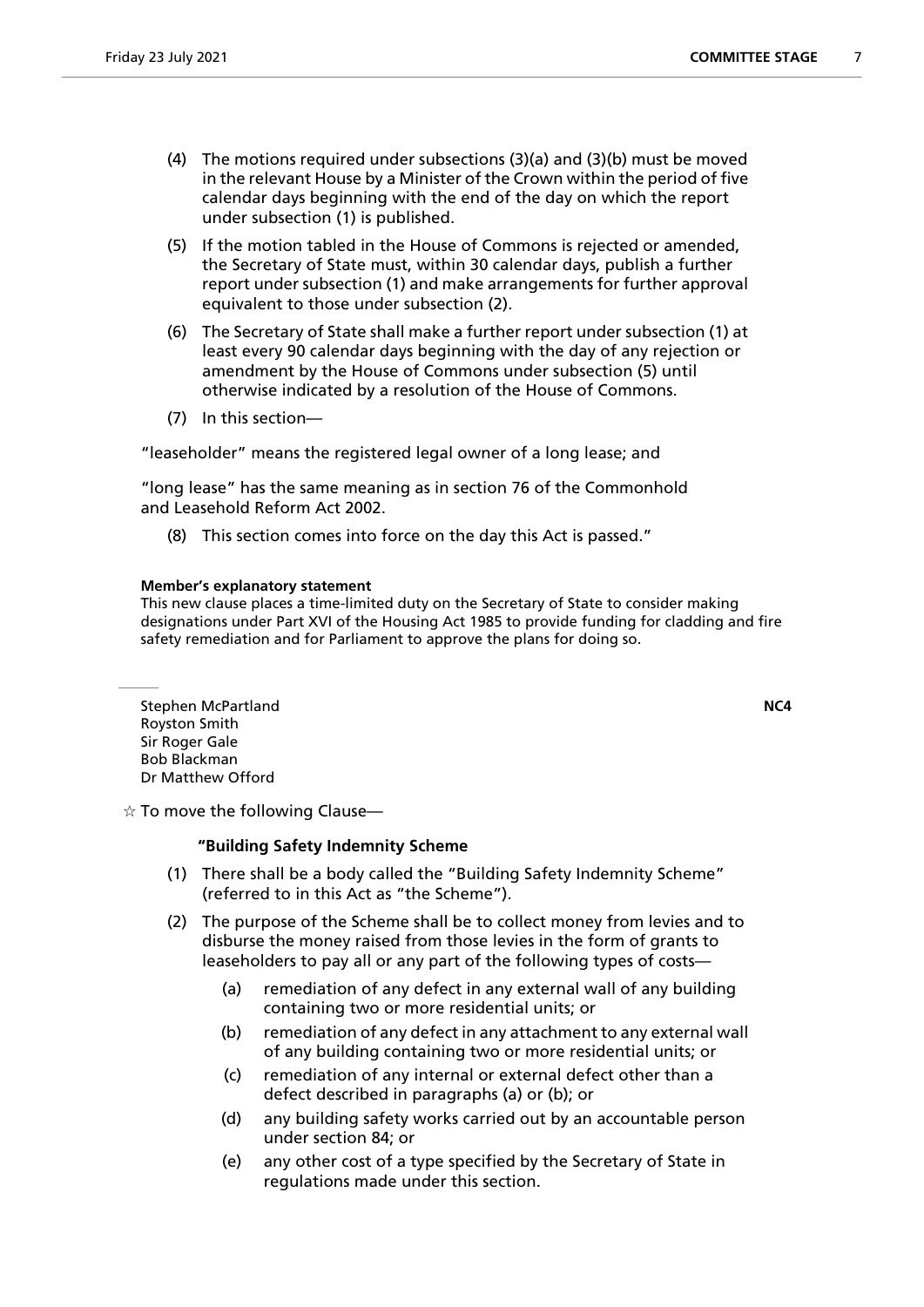- (3) The Scheme may disburse money for the benefit of leaseholders in any type of building, whether or not a higher-risk building and whether or not the building was completed before the coming into force of this Act.
- (4) The levy imposed by the Scheme shall be determined by reference to each of the following—
	- (a) the Scheme's best estimate of the reasonably likely total cost grants to cover any type of cost described in subsection (2);
	- (b) the Scheme's best estimate of the costs of raising and administering the levy; and
	- (c) the Scheme's best estimate of the costs of processing applications for grants to leaseholders and disbursing funds to leaseholders from monies raised by the levy.
- (5) Members of the Scheme subject to levies shall include the following—
	- (a) any person seeking building control approval from the Regulator;
	- (b) any prescribed insurer providing buildings insurance to buildings containing two or more residential units, whether or not the buildings are higher-risk buildings;
	- (c) any prescribed lender providing mortgage finance in the United Kingdom, whether or not secured over residential units in higher-risk buildings; and
	- (d) any other person whom the Secretary of State considers appropriate.
- (6) The Scheme is to consult with levy paying members before determining the amount and duration of any levy.
- (7) The Scheme must provide a process by which leaseholders, or persons acting on behalf of leaseholders, can apply for grants for the types of costs specified in subsection (2).
- (8) The Scheme must provide an appeals process for the Scheme's decisions regarding—
	- (a) the determination of the amount of any levy; or
	- (b) the determination of any grant application.
- (9) A building control authority may not give building control approval under the Building Act 1984 to anyone unless—
	- (a) the person seeking building control approval is a registered member of the Scheme, or that person becomes a registered member of the Scheme; and
	- (b) the person seeking building control approval pays all levies made on that person by the Scheme under subsection (3).
- (10) Any liability to pay a levy under this section does not affect the liability of the same person to pay an additional levy under section 57 of this Act.
- (11) Within a period of 12 months beginning with the coming into force of this section, the Secretary of State must make regulations providing for—
	- (a) the appointment of a board to oversee the Scheme;
	- (b) the staffing of the Scheme;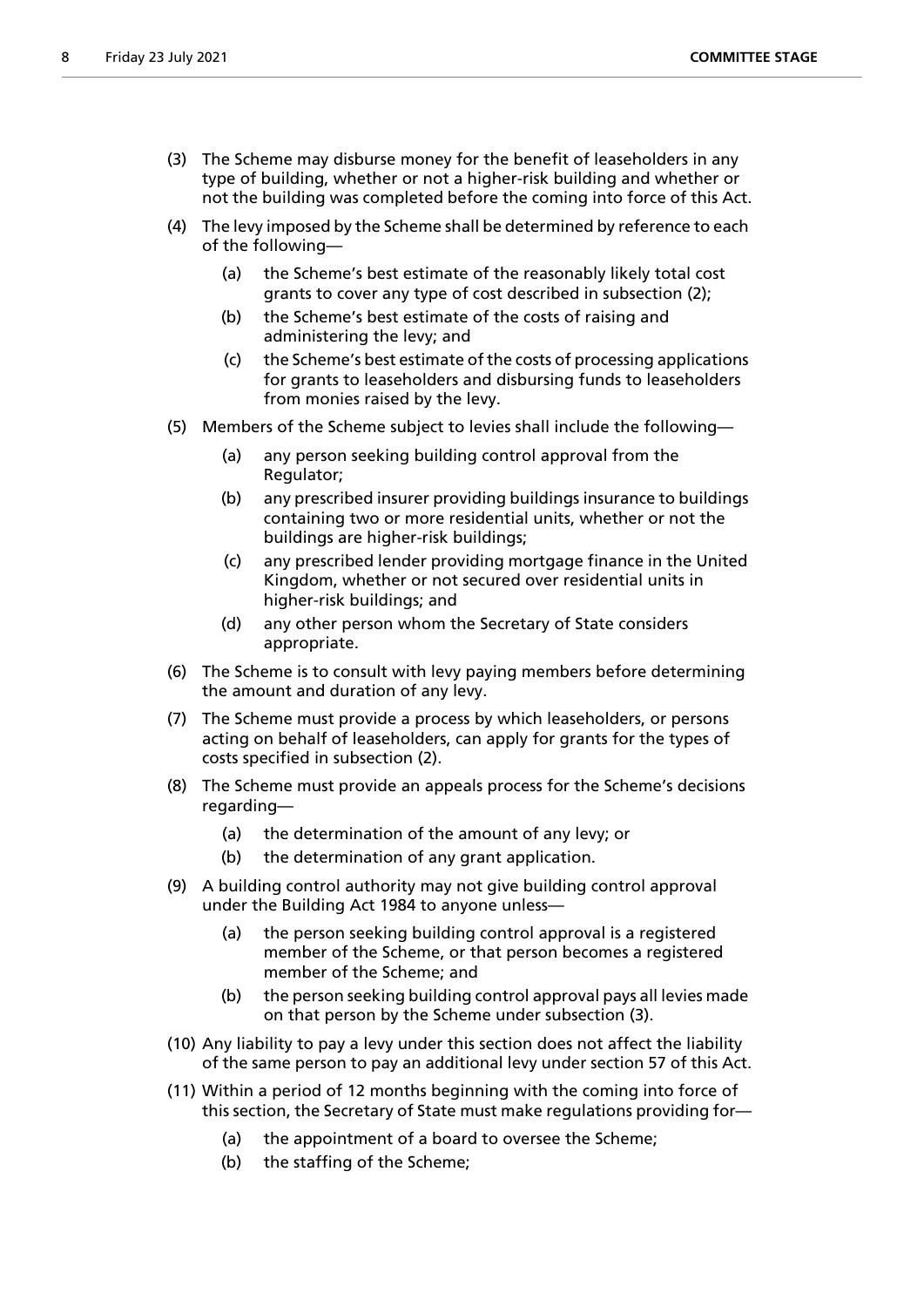- (c) the creation and maintenance of a register of members of the Scheme;
- (d) the preparation of the best estimates described in subsection (3);
- (e) the amount, manner and timing of payment of the levies on members of the Scheme under this section;
- (f) the process of joining the Scheme;
- (g) the process of leaseholders applying to the Scheme for grants towards any of the types of costs specified in subsection (2);
- (h) the process for handling any appeals against decisions of the Scheme on any levy or any grant;
- (i) the Scheme to make an annual report to Parliament; and
- (j) any other matters consequential to the Scheme's operation.
- (12) Regulations made under this section are to be made by statutory instrument.
- (13) A statutory instrument under this section may not be made unless a draft of the instrument has been laid before and approved by a resolution of each House of Parliament.
- (14) In this section—

"building" has the same meaning as in section 29;

"building control approval" has the same meaning as in paragraph (1B)(2) of Schedule 1 to the Building Act 1984;

"building control authority" has the same meaning as in section 121A of the Building Act 1984;

"defect" means anything posing any risk to the spread of fire, the structural integrity of the building or the ability of people to evacuate the building, including but not limited to any risk identified in guidance issued under Article 50 of the Regulatory Reform (Fire Safety) Order 2005 (S.I. 2005/1541) or any risk identified in regulations made under section 59;

"external wall" has the same meaning as in Article 6 of the Regulatory Reform (Fire Safety) Order 2005 (S.I. 2005/1541);

"higher-risk building" has the same meaning as in section 59;

"prescribed" means prescribed by regulations made by the Secretary of State;

"remediation" means any step taken to eradicate or to mitigate a defect, including employment of any person to temporarily assist in evacuation of any part of a building, and whether or not the defect in question existed at the date any residential unit in the building was first occupied. Remediation does not include anything required in consequence of omitting to effect reasonable repairs or maintenance to all or any part of the building over time, or anything which is the responsibility of an occupant of a residential unit within the building;

"residential unit" has the same meaning as in section 123.

(15) This section shall come into force on the day this Act is passed."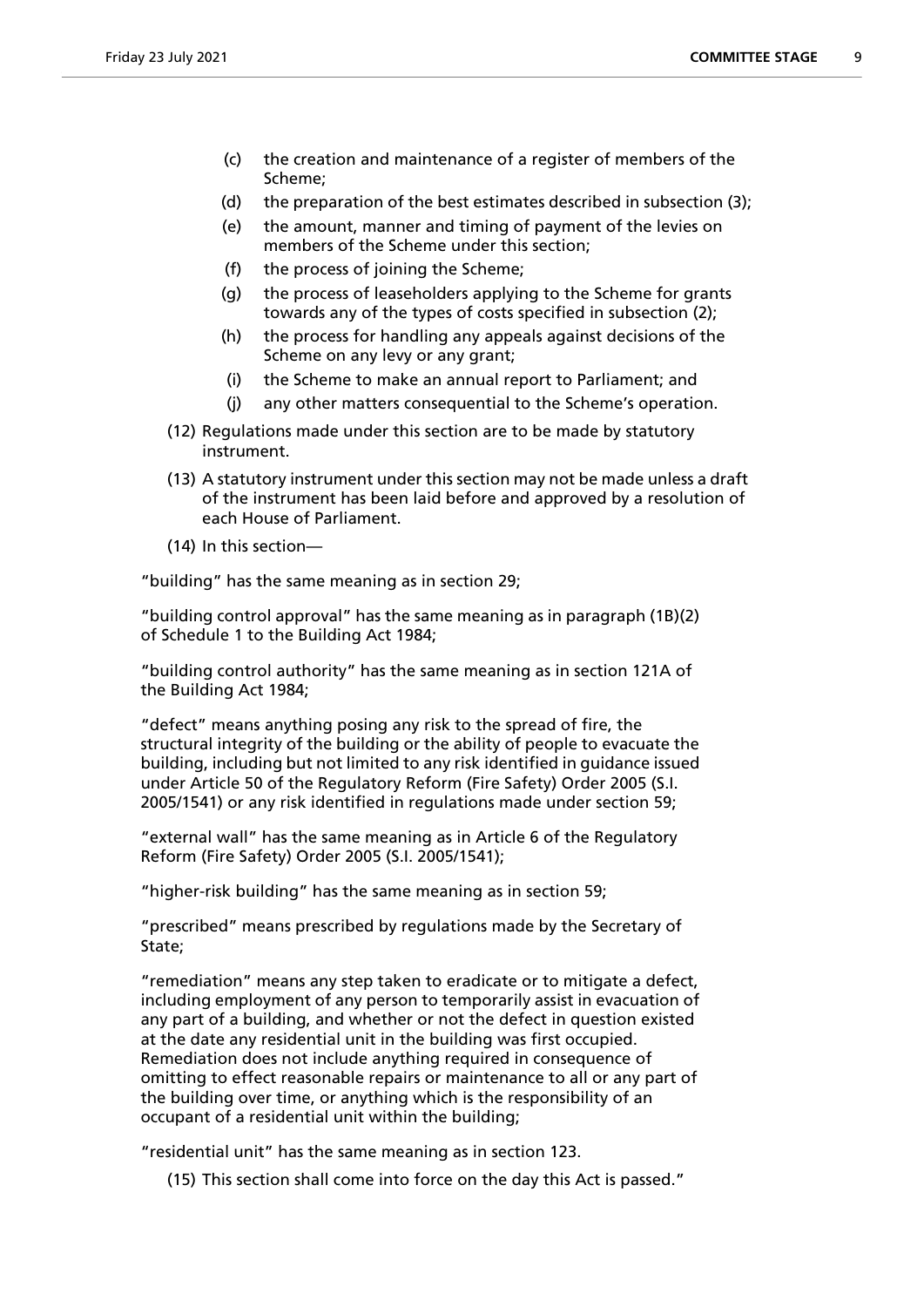#### **Member's explanatory statement**

This new clause would require the government to establish a comprehensive fund, equivalent to the Motor Insurers' Bureau, to provide grants to remediate cladding and fire safety defects of all descriptions, paid for by levies on developers, building insurers and mortgage lenders.

Stephen McPartland **NC5** Royston Smith Sir Roger Gale Bob Blackman Dr Matthew Offord

 $\dot{\mathbb{X}}$  To move the following Clause—

## **"Implied terms in residential building and residential renovation contracts**

- (1) Every residential building contract is to be taken to contain terms that—
	- (a) the residential unit is fit for the purpose of ordinary residential occupation and is likely to remain so for a reasonable period if kept in appropriate repair;
	- (b) the residential unit in question is constructed in all material respects as described or stated on the approved plans;
	- (c) the residential unit is not subject to any building safety risk;
	- (d) the materials incorporated in the residential unit are as described in any approved plans;
	- (e) the materials incorporated in the residential unit are of satisfactory quality;
	- (f) the design of the residential unit is of a reasonable standard;
	- (g) the design of the residential unit is prepared with reasonable care and skill;
	- (h) all works in connection with the construction of the residential unit are executed with reasonable care and skill; and
	- (i) the residential unit complies in all material respects with all applicable statutory requirements and with all applicable building regulations in force as at the date of completion.
- (2) Every residential renovation contract is to be taken to contain terms that any renovation works—
	- (a) do not render the unit unfit for the purpose of ordinary residential occupation;
	- (b) do not create any building safety risk;
	- (c) do not involve the incorporation of materials in the residential unit which are not as described in any approved plans;
	- (d) do not involve the incorporation of materials in the residential unit which are not of satisfactory quality;
	- (e) are executed with reasonable care and skill; and
	- (f) do not render the residential unit materially non-compliant with any applicable statutory requirement or with any applicable requirement of building regulations in force as at the date of completion.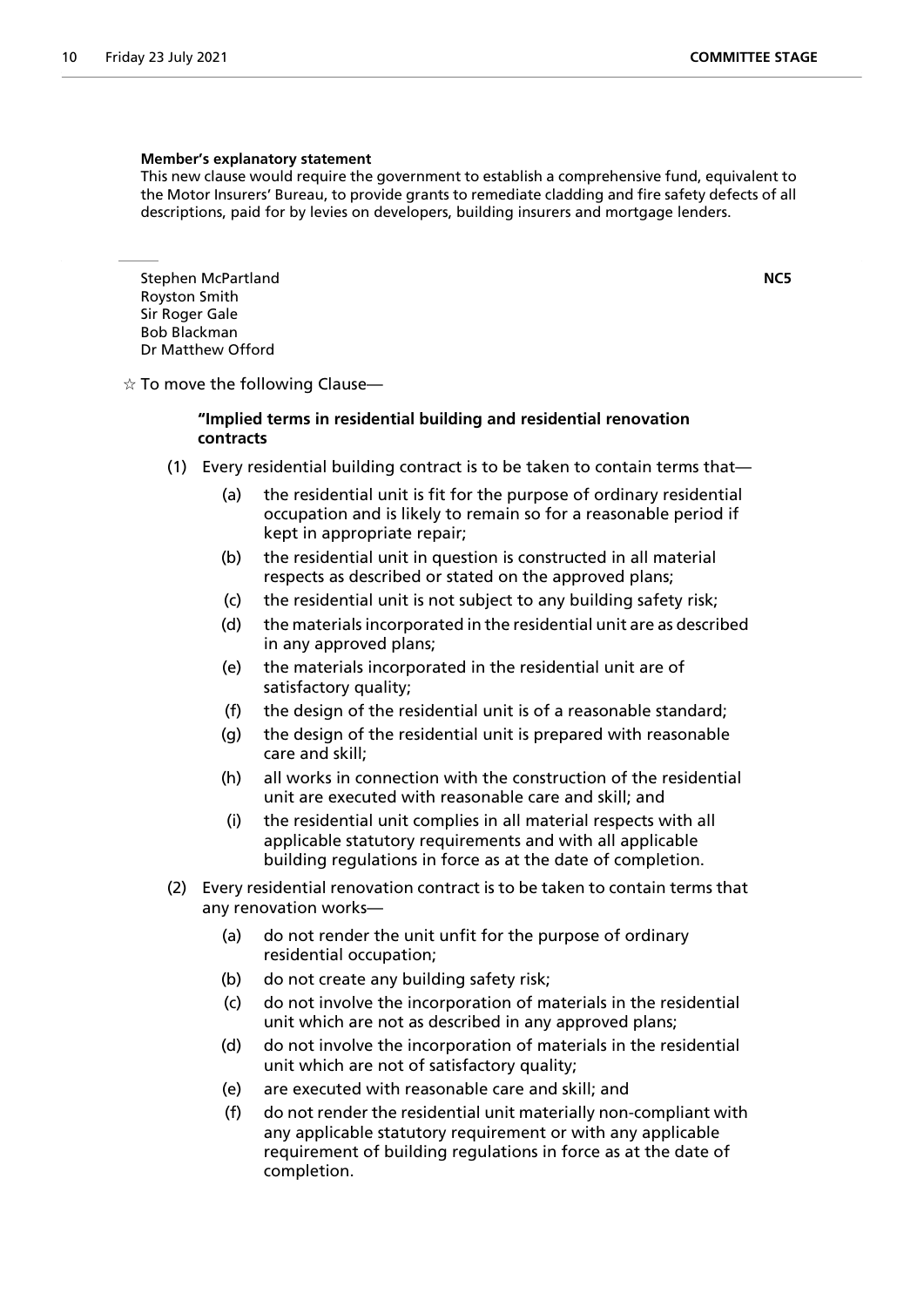- (3) For the purposes of subsections (1) and (2), where the residential unit forms part of a building consisting of two or more residential units, the internal and external common parts of that building necessary for the reasonable occupation of any of the residential units are also to be taken to be subject to the same terms.
- (4) A residential unit is fit for the ordinary purpose of residential occupation if it would be regarded as such by a reasonable person and taking into account—
	- (a) the ordinary costs of repair and maintenance of that residential unit by reference to that unit's location and specific characteristics;
	- (b) any marketing materials provided before the sale of the residential unit in question; and
	- (c) whether that unit was marketed, designed or intended to be occupied by any particular class of persons, whether by age, by gender or by physical or mental disability.
- (5) For the purposes of this section—
	- (a) a matter is material if it would be considered material if known or discovered by a reasonable purchaser of that residential unit before completing a purchase of that residential unit on ordinary commercial terms;
	- (b) a design is of a reasonable standard if a designer of average competence would have produced the same or a similar design;
	- (c) a material is of satisfactory quality if it would meet the requirements for satisfactory quality of goods under section 9 of the Consumer Rights Act 2015; and
	- (d) a material is as described if it would meet the requirements for description of goods under section 11 of the Consumer Rights Act 2015.
- (6) The terms taken to be included in any residential building contract or residential renovation contract are enforceable by any owner of the residential unit provided or renovated under the contract in question.
- (7) A term of a residential building contract or a residential renovation contract is not binding on the owner of a residential unit provided or renovated pursuant to that contract if it would exclude or restrict any liability in relation to the terms implied by this section.
- (8) The reference in subsection (7) to excluding or restricting a liability also includes preventing an obligation or duty arising or limiting its extent.
- (9) An agreement in writing to submit present or future differences to arbitration is not to be regarded as excluding or restricting any liability for the purposes of this section.
- (10) In this section—

"approved plans" means any document submitted as part of obtaining building control approval;

"building control approval" has the same meaning as in paragraph (1B) of Schedule 1 to the Building Act 1984;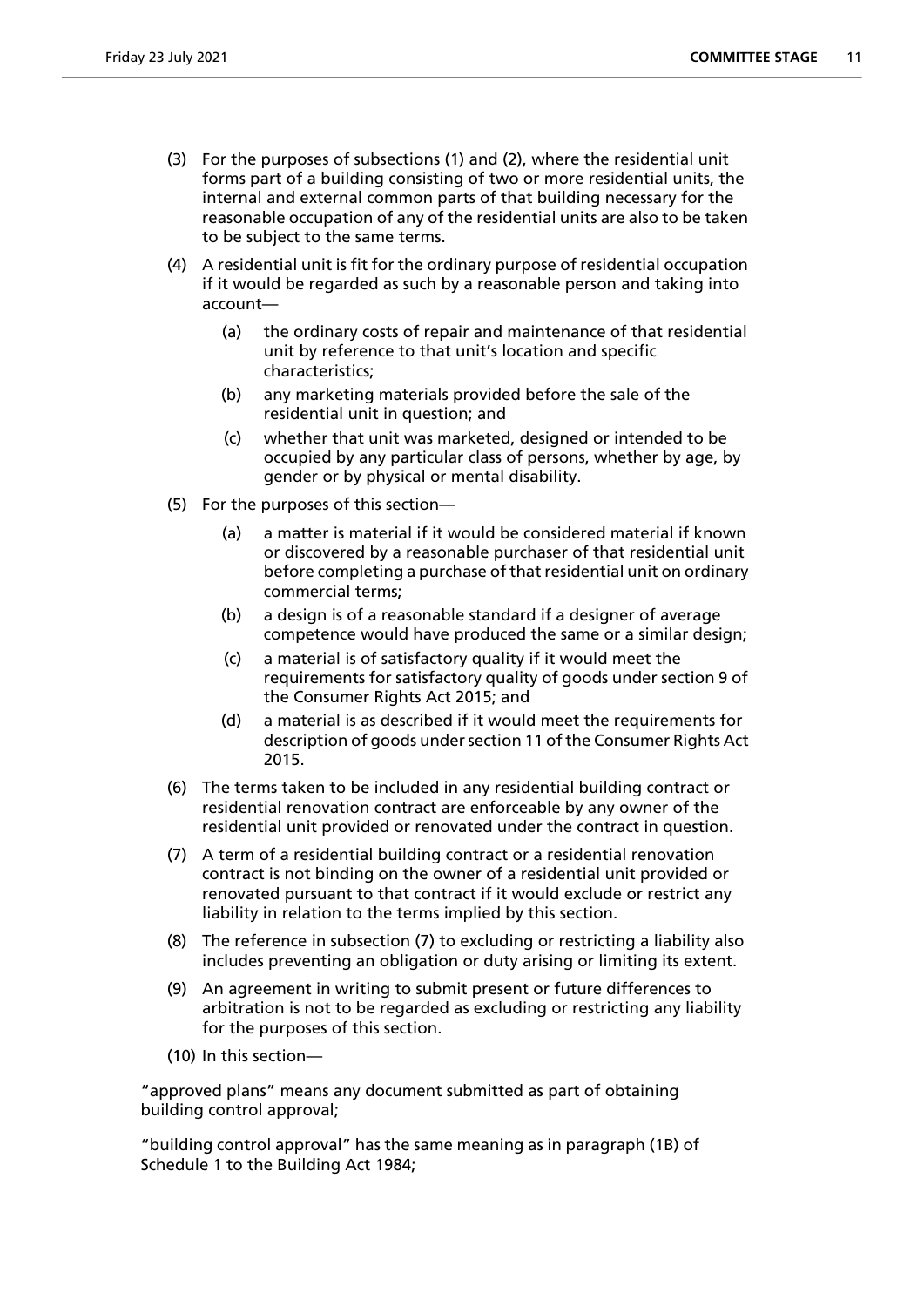"building safety risk" has the same meaning as in section 59, whether or not the residential unit is in a higher-risk building;

"higher-risk building" has the same meaning as in section 62;

"owner" means the registered legal owner of the residential unit from time to time, including any trustee holding a beneficial interest on behalf of a third party and any transferee or assignee of the original owner;

"residential unit" has the same meaning as in section 123;

"residential building contract" means a contract made in the course of business involving work on or in connection with the construction of a residential unit (whether the dwelling is provided by the erection or by the conversion or enlargement of an existing building);

"residential renovation contract" means a contract made in the course of business involving work on an existing residential unit, except where it is expected that, on completion of the work, it will have ceased to be a residential unit or will otherwise have ceased to exist.""

#### **Member's explanatory statement**

This new clause strengthens consumer rights for future buyers by requiring houses and flats to be built, and renovated, to reasonable standards of quality in a way which is compliant in all material respects with the law and with building regulations.

Stephen McPartland **NC6** Royston Smith Sir Roger Gale Bob Blackman Dr Matthew Offord

 $\dot{\varphi}$  To move the following Clause—

#### **"Implied terms: limitation**

- (1) The Limitation Act 1980 is amended as follows.
- (2) After section 5 insert—

## **"5A Time limit for actions related to breach of implied terms in residential building contracts and residential renovation contracts**

An action in respect of the breach of the term implied into a residential building contract or a residential renovation contract by section (Implied terms in residential building and residential renovation contracts) of the Building Safety Act 2021 may not be brought after the expiration of 25 years from the date on which the cause of action accrued.""

#### **Member's explanatory statement**

This new clause provides for a 25 year limitation period for failure to comply with NC5.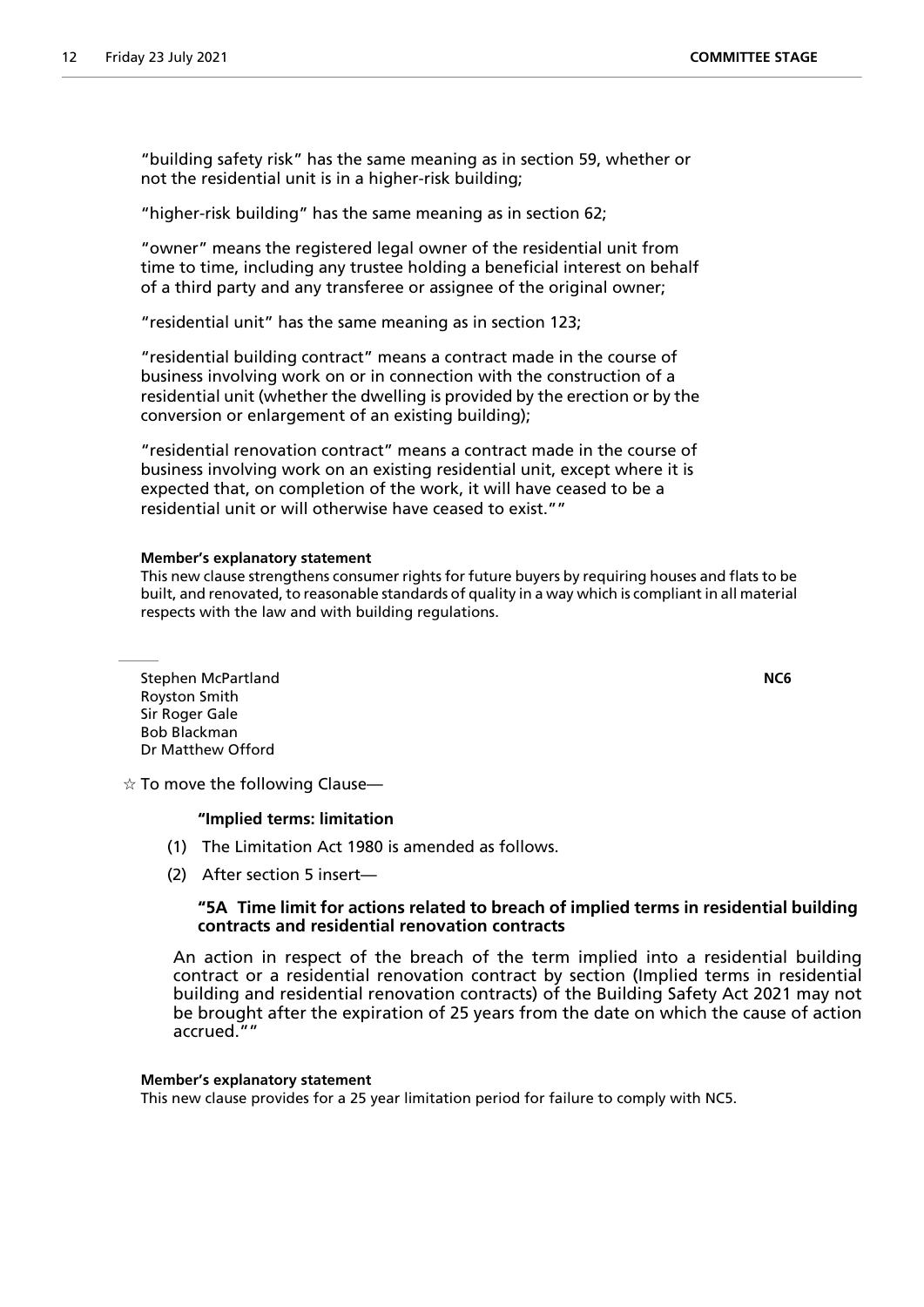Stephen McPartland **NC7** Royston Smith Sir Roger Gale Bob Blackman Dr Matthew Offord

 $\dot{\varphi}$  To move the following Clause—

## **"Implied terms: mandatory insurance**

- (1) No residential unit is to be marketed for sale or sold unless—
	- (a) every potential purchaser is provided on request with an accurate written summary of the terms of a prescribed policy applying to the residential unit when completed; and
	- (b) the seller of the residential unit arranges a valid prescribed policy and provides a copy of a valid prescribed policy given to the purchaser of the residential unit on the day of the transfer of title in the residential unit.
- (2) Any person in the course of business providing a residential unit under a residential building contract or renovations to a residential unit under a residential renovation contract must obtain a valid prescribed policy.
- (3) No term of any residential building contract or residential renovation contract is enforceable unless a valid prescribed policy is in force in respect of such a contract.
- (4) Within a period of six months beginning on the day this section comes into force, the Secretary of State must make regulations prescribing insurance terms for the purposes for this section, including—
	- (a) the creditworthiness of any insurer or warranty scheme under this section;
	- (b) the name of any warranty scheme which in the opinion of the Secretary of State achieves the purposes of this section;
	- (c) the minimum terms of any insurance or warranty;
	- (d) a policy term or a warranty term of not less than the limitation period for making claims under any term implied into a residential building contract or residential renovation contract by this Act; and
	- (e) to bring into force section [Implied terms in residential building and residential renovation contracts] and section [Implied terms: limitation].
- (5) Regulations made under this section are to be made by statutory instrument.
- (6) A statutory instrument under this section may not be made unless a draft of the instrument has been laid before and approved by a resolution of each House of Parliament.
- (7) In this section—

"prescribed" means prescribed in regulations made by the Secretary of State;